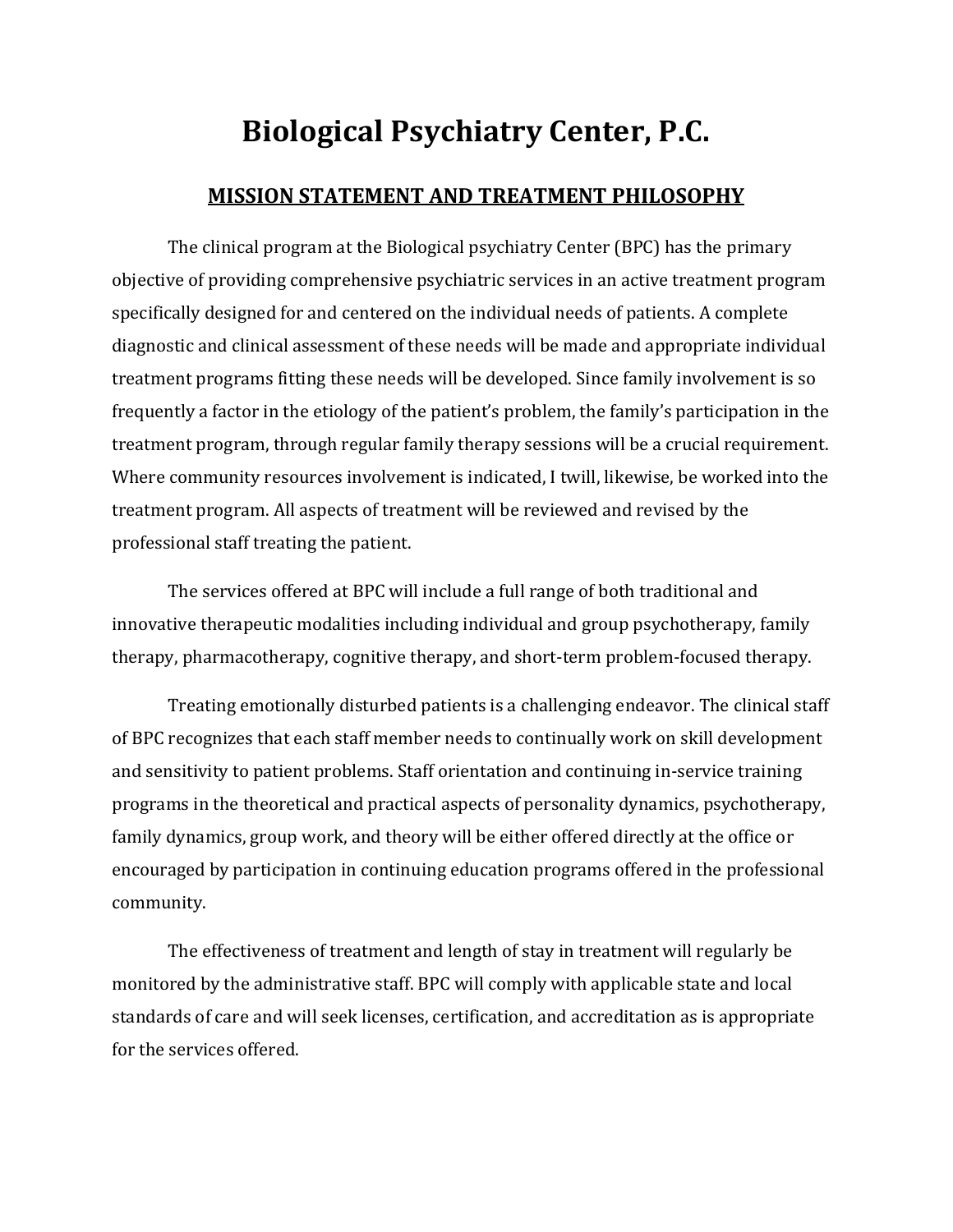The range of mental health services that BPC will offer to the residents of the Detroit metropolitan area in need of psychiatric care will include the following:

- Diagnostic evolution
- Emergency care and crisis intervention services
- Outpatient treatment
- Inpatient treatment
- Partial hospitalization
- Rehabilitation services
- In-service training and education
- Community liaison and consultation

### **Diagnostic Evaluation**

A diagnostic evaluation will be offered each new or returning patient of BPC. A full session with a psychiatrist is usually the first service offered the patient, however, an initial evaluation by a clinical social worker or psychologist may precede the psychiatric diagnostic evaluation. A determination will be made as to whether psychiatric treatment is needed and the nature and extent of such treatment, i.e., outpatient, day care, medication, brief therapy, or hospitalization. Psychological testing is available. Referral and exchange of information to other types of psychiatric, medical, social service, vocational institutions, and other agencies will be used as needed.

#### **Emergency Care and Crisis Intervention Services**

Emergency care and crisis intervention services are provided during normal business hours and after hours by arrangement with the psychiatrist on call. The emergency service is backed up by the local hospital emergency room where the BPC